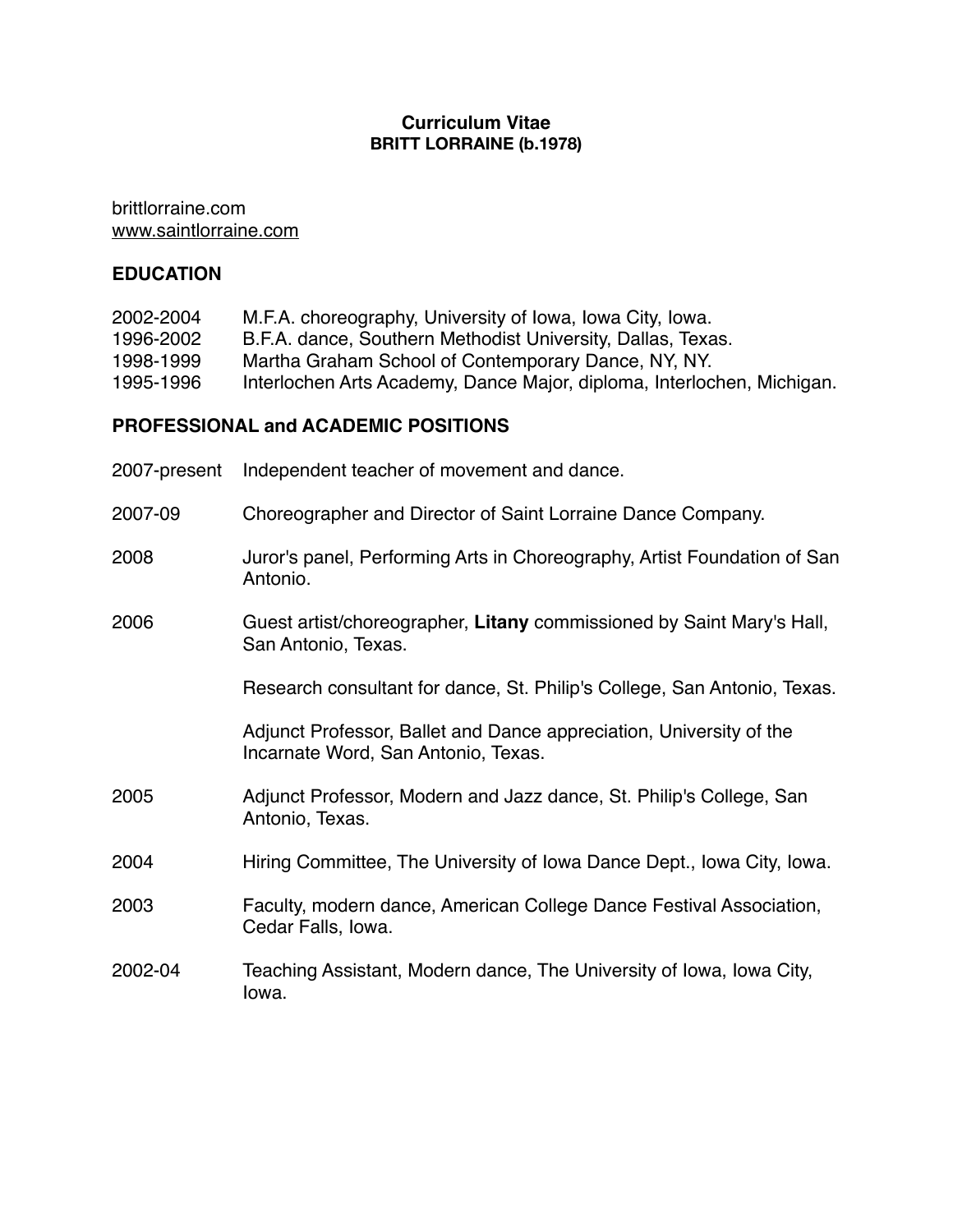# **WORK/CHOREOGRAPHY/PERFORMANCE**

- 2021 **CENTERFOLD** (collaboration by Saintlorraine: Britt Lorraine and Kristy Perez), After Carolee: Tender and Fierce, curator: Annette Dimeo Carlozzi, Artpace, San Antonio, Texas.
- 2019 **More Than Everything** (video collaboration by Saintlorraine), More Texas Queers (than you can handle), curator: Bill Arning, Horse Shed, Manchester, UK.
- 2018 **PANOPTICON** Sala Diaz Gallery, director: Anjali Gupta, San Antonio, Texas.

**Stage Environment: You Didn't Have to Be There**, an exhibition of ephemera and archives revisiting the Contemporary Arts Museum Houston's 70 year performative legacy including Saintlorraine's **VERTEX**, curator: Patricia Restepro.

**VERTEX** (collaboration by Saintlorraine) commissioned by The Contemporary Arts Museum Houston for *Right Here, Right Now: San Antonio*, curator: Dean Daderko.

- 2017 **VERTEX** premieres in the CAM Perennial "Reflections on Landscape and Memory", curator: Chris Ingalls, The Southwest School of Art, San Antonio, Texas.
- 2013 **giving to get** (collaboration by Saintlorraine) CAM Perennial: *bite like a kitty*, curator: Bill Arning, Guadalupe Cultural Arts Center, San Antonio, Texas.
- 2012 **RITE** an over 8 hour solo dance performance premieres March 23rd, Isunza Studios, San Antonio, Texas.
- 2010 **24/7: beauty might show up**, (collaboration by Saintlorraine) Contemporary Art Month, Sala Compound Studio, San Antonio, Texas. **"Portrait of Mary June"** (Performance #1 March 12th) **"No Fear of Symmetry"** (Performance #2 March 19th) **"FIN"** (Performance #3 March 26th)

**We are a Handful** (collaboration by Saintlorraine) curator: Jody Blake McNay Art Museum Stieren Center for Exhibitions, San Antonio, Texas.

2009 "**Strange Darling"** choreography and performance with Chrysta Bell, songs produced by David Lynch, Mohawk, Austin, Texas.

> **Dismissal** (Jacques Du Puhly), Artist Foundation of San Antonio Art Ball No. 3, La Villita Assembly Hall, San Antonio, Texas.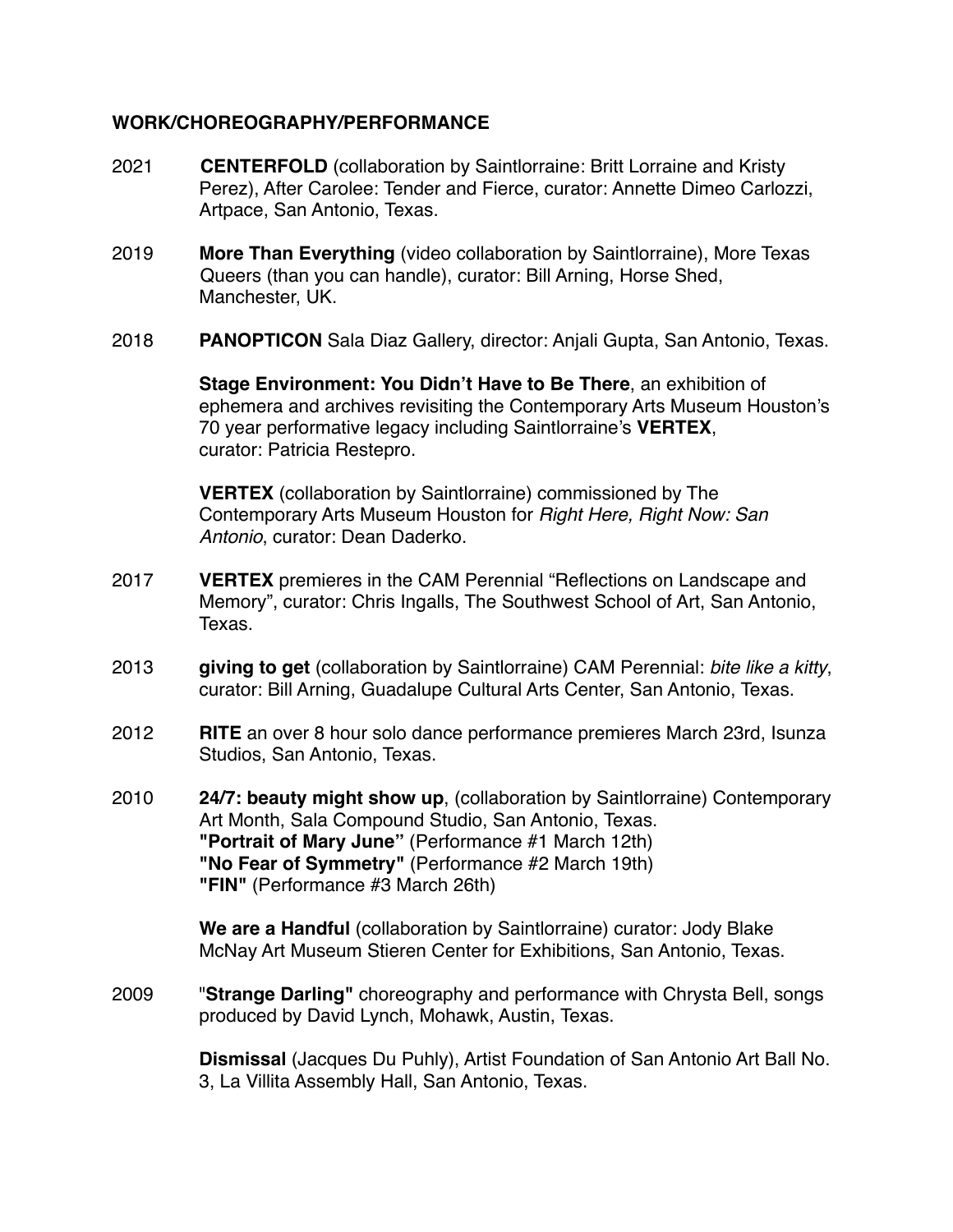**Dismissal** (Jacques Du Puhly), Luminaria: Arts Night in San Antonio, curator: Chuck Ramirez, Henry B. Convention Center, San Antonio, Texas.

**Saint Lorraine Dance Company's Salon \*3** (Casey/Maloney Salon) 6607 Laurel Hill, San Antonio, Texas.

2008 **Saint Lorraine Dance Company's Salon \*2**, 254 Cloverleaf #2, San Antonio, Texas.

> **Sugar Bumps** (Matthew Herbert and Reinhold Glière) Dance New Amsterdam Works-In-Progress, September 20th, 280 Broadway, 2nd floor. New York, New York.

- 2007 **Saint Lorraine Dance Company's Salon \*1**, 254 Cloverleaf #2, San Antonio, Texas.
- 2004 **Burial** (Chopin, Prokofiev) premieres at Space/Place Theatre, University of Iowa, Iowa City, Iowa.

**Waltzing the House Wife** (Nicholas Lens) premieres at Space/Place Theatre, University of Iowa, Iowa City, Iowa.

**Lorraine Tumbles** premieres at Space/Place Theatre at the University of Iowa, Iowa City, Iowa.

**The Sky will Cover You** (original sound composition) choreography: Alan Sener, Space/Place Theatre, University of Iowa, Iowa City, Iowa.

2003 **Sintax** (Ravel) Graduate/Undergraduate Concert at Space/Place Theatre, University of Iowa, Iowa City, Iowa.

> **Deception** (U of I percussion ensemble) choreography: Charlotte Adams, Space/Place Theatre, University of Iowa, Iowa City, Iowa.

- 2002 **DANCES** (four works) Southern Methodist University, Meadows School of the Arts, Dallas, Texas.
- 2000 **3 Nights of Solo Performance**, Southern Methodist University at Meadows School of the Arts, Dallas, Texas.

**Suite Johan** (Bach) choreography: Larry White, Bob Hope Theatre, Southern Methodist University, Dallas, Texas.

1999 **Paradigm Shift** (Julia Wolfe) choreography: Sabrina Madison-Cannon**,** Bob Hope Theatre, Southern Methodist University, Dallas, Texas.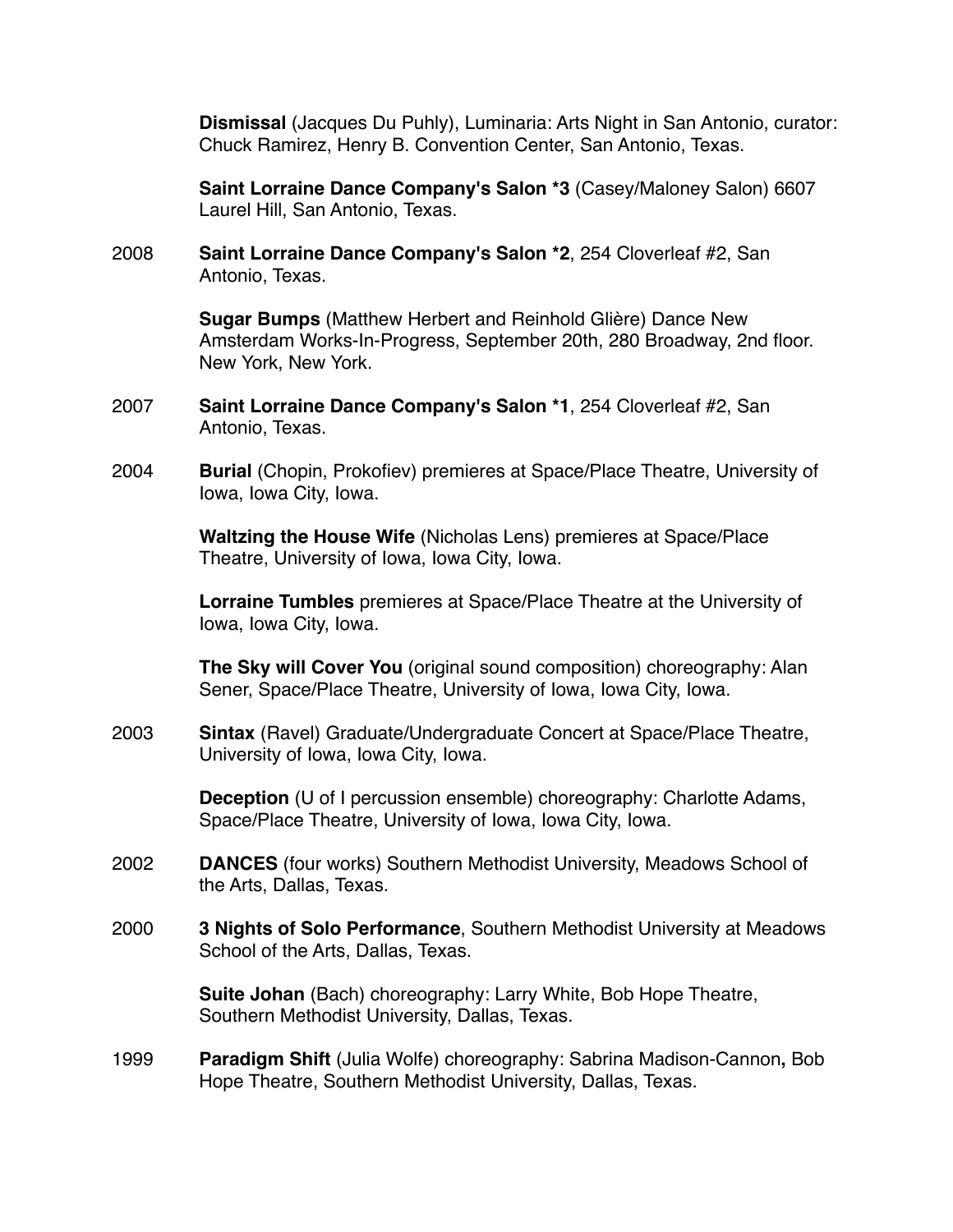**Honor All Saints**, Martha Graham School of Contemporary Dance, NY, NY.

**Panorama** (Norman Lloyd) choreography: Martha Graham, Reconstruction: Yuriko, Joyce Soho, NY, NY.

**Panorama** (Norman Lloyd) choreography: Martha Graham, Reconstruction: Yuriko, Joyce Theatre, NY, NY.

1996 **The Shakers** (traditional) choreography: Doris Humphrey, Bob Hope Theatre, Southern Methodist University, Dallas, Texas.

# **HONORS AND AWARDS**

- 2012 'BEST of Contemporary Art Month' Award for Saintlorraine's **RITE**, San Antonio, Texas.
- 2012 'Bending Perception in Time and Space' Award for Contemporary Art Month, Saintlorraine's **RITE**, San Antonio, Texas.
- 2009 Performing Arts and Choreography Grant, Artist Foundation of San Antonio.
- 2008 Performing Arts Finalist, Artist Foundation of San Antonio.
- 2009 Featured Artist, Luminaria Festival, San Antonio, Texas.
- 2002-04 Artistic scholarship, University of Iowa.
- 2003 **Sintax** is selected to represent the University of Iowa's Dance Dept., American College Dance Festival in Cedar Falls, Iowa.

Invited to set **Sintax** on the University of Iowa's 'Dancer's In Company' Spring 2003 tour.

**Sintax** is selected for the Regional Gala Concert for the American College Dance Festival Association at the University of Northern Iowa.

- 1999-02 Artistic scholarship, Southern Methodist University's Meadows School of the Arts, Dallas, Texas.
- 1998-99 Full Choreographic scholarship and full technique scholarship, Martha Graham School of Contemporary Dance. NY, NY.